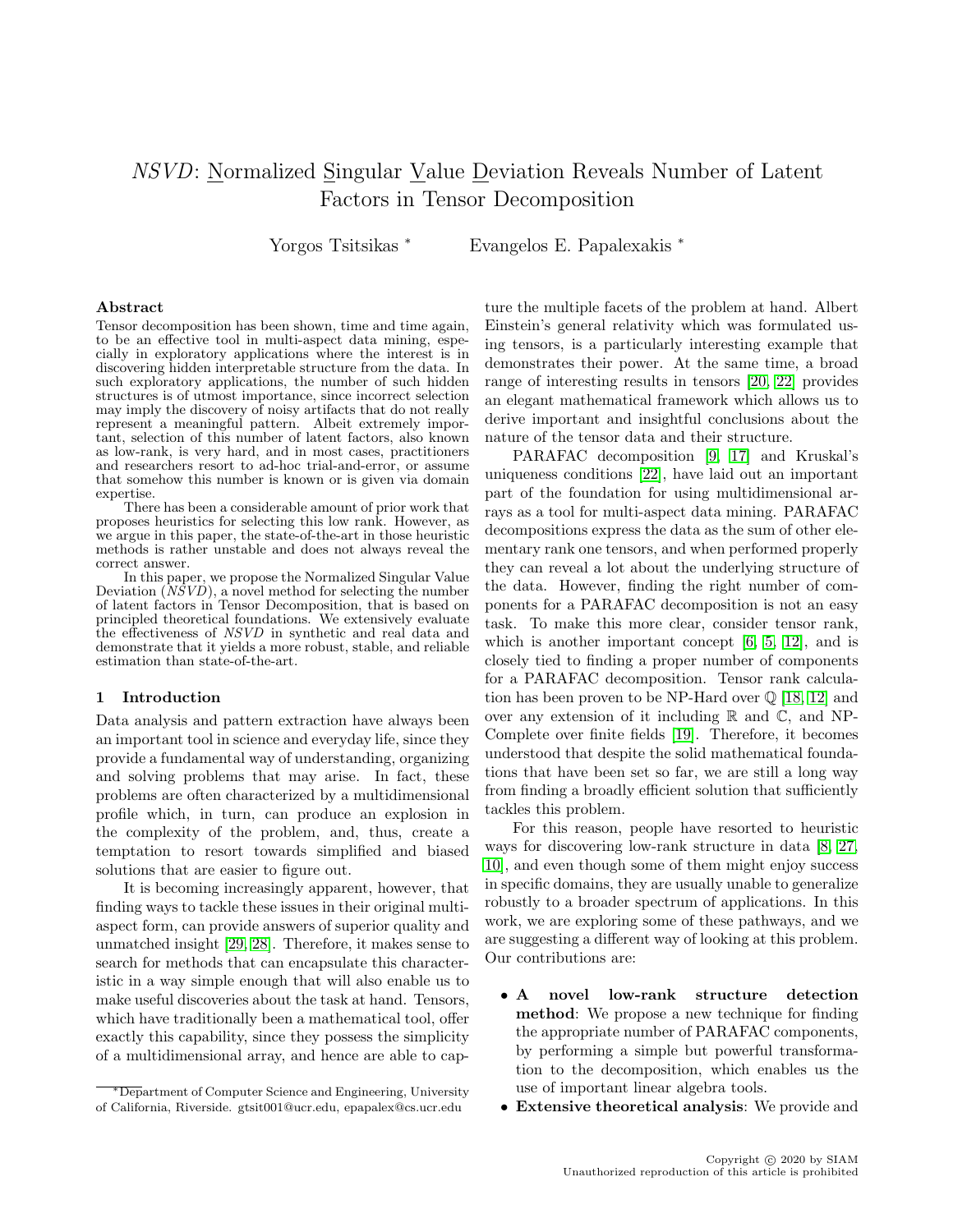prove various advantageous theoretical properties of our technique, while pointing out the respective shortcomings in the theoretical formulation of an existing widely used method.

• Thorough experimental evaluation: Multiple experiments for various settings are carried out on real and artificial data, in order to study and evaluate the behavior of our method in comparison to other baselines.

Reproducibility: In order to promote reproducibility of our results, we make our code for NSVD and the synthetic tensor generator used in the paper publicly  $a$ vailable<sup>[1](#page-1-0)</sup>.

## 2 Problem Formulation

2.1 Notation & Definitions Even though tensors are often defined as elements of specific tensor product spaces that correspond to multilinear maps, it is common in the field of data mining to define an N-mode tensor as an element of the tensor product of  $N$  arbitrary vector spaces. Similarly to matrices, if we choose a basis for each vector space, then the tensor can be represented as a multidimensional array of numbers. Without loss of generality, in this work we will study only 3-mode tensors  $\mathcal{X} \in \mathbb{R}^{I \times J \times K}$ , where I, J and K are the dimensions of the respective vector spaces.

Additionally, we have the following definitions: Mode-n Fiber: A column vector produced by fixing the indices in all of the dimensions of the tensor except from the n-th dimension. For example, the Mode-1 fibers of a  $2\times 2\times 2$  tensor  $\mathcal X$  can be identified as  $\mathcal X(:,j,k)$ for all  $j, k = 1, 2$ .

**n-Mode Product**: It is denoted as  $\mathcal{X} \times_n \mathbf{M}$  where M is an  $L \times I_n$  matrix and  $I_n$  is the *n*-th dimension of  $\mathcal X$ . It modifies  $\mathcal X$  by transforming its mode-n fibers as  $\mathbf{M}\boldsymbol{\mathcal{X}}(\cdots,i_{n-1},:,\cdots).$ 

**Frobenius Norm:** 
$$
||\boldsymbol{\mathcal{X}}|| = \sqrt{\sum_{i=1}^{I} \sum_{j=1}^{J} \sum_{k=1}^{K} \boldsymbol{\mathcal{X}}(i, j, k)^2}
$$
.

Vectorization: It is denoted as vec  $\mathcal X$  and is a column vector constructed by concatenating all mode-1 fibers  $\mathcal{X}(:,j,k)$ , with the smaller j and k having higher priority in the concatenation, and similarly the second dimension has higher priority than the third dimension.

2.2 PARAFAC Decomposition As already discussed, tensor decompositions play an important role in discovering structure in multi-aspect data. Even though a plethora of decompositions have been proposed, in this work we will only concern ourselves with the PARAFAC

| Symbol           | Definition                     |
|------------------|--------------------------------|
| $\boldsymbol{x}$ | Scalar                         |
| $\mathbf X$      | Matrix                         |
| $\mathcal X$     | Tensor                         |
|                  | Kronecker Product              |
| $\odot$          | Column-wise Khatri-Rao Product |
| O                | Outer $\operatorname{Product}$ |
|                  | Table 1: Table of Symbols      |

decomposition since it has a very close connection to the rank of a tensor  $\mathcal X$ . To see this, we first express  $\mathcal X$  in terms of its PARAFAC decomposition as follows

$$
\boldsymbol{\mathcal{X}} = \boldsymbol{\mathcal{I}} \times_1 \mathbf{A} \times_2 \mathbf{B} \times_3 \mathbf{C}
$$

where  $\mathbf{A} \in \mathbb{R}^{I \times R}$ ,  $\mathbf{B} \in \mathbb{R}^{J \times R}$  and  $\mathbf{C} \in \mathbb{R}^{K \times R}$ are the PARAFAC factor matrices, R is the number of PARAFAC components, also called CP-rank, and  $\mathcal{I} \in \mathbb{R}^{R \times R \times R}$  for which it holds that  $\mathcal{I}(i, j, k) = 1$  if  $i = j = k$  and  $\mathcal{I}(i, j, k) = 0$  otherwise. Note that this expression can be reformulated as

<span id="page-1-1"></span>(2.1) 
$$
\mathbf{\mathcal{X}} = \sum_{r=1}^{R} \mathbf{a}_r \circ \mathbf{b}_r \circ \mathbf{c}_r
$$

where  $\mathbf{a}_r, \mathbf{b}_r$  and  $\mathbf{c}_r$  are the r-th columns of the factor matrices  $A$ ,  $B$  and  $C$ , respectively. Since this is the sum of  $R$  rank one tensors, it becomes evident that if we manage to find the minimum  $R$  for which [\(2.1\)](#page-1-1) holds, then we have essentially found the rank of the tensor. Additionally, for fixed values of  $R$ , the PARAFAC decomposition is usually approximated by using alternating least squares algorithms [\[9,](#page-8-4) [17\]](#page-8-5) which minimize the Frobenius norm of the error.

An important obstacle in finding the optimal R though, is the fact that even for a CP-rank less than the actual tensor rank, there is the possibility that a decomposition exists that produces an arbitrarily small error. This can occur due to the fact that a rank-R best approximation of a tensor might not even exist [\[11\]](#page-8-14). Thus, a common and intuitive idea is to calculate approximate PARAFAC decompositions for a range of CP-ranks, and then evaluate them with an effective diagnostic tool that will hopefully uncover the decomposition with the proper number of components.

<span id="page-1-2"></span>2.3 AutoTen & the Core Consistency Diagnostic As already discussed, rank estimation and low-rank trilinear structure discovery are very difficult problems, and there are currently no general purpose tools that can efficiently accomplish these tasks. It is worth elaborating, however, on some of the most effective tools, two of which are AutoTen [\[24\]](#page-8-15) and the Core Consistency Diagnostic (CORCONDIA) [\[7,](#page-8-16) [8\]](#page-8-11) .

<span id="page-1-0"></span> $\overline{1_{\text{https://github.com/gtsitsik/NSVD}}}$  $\overline{1_{\text{https://github.com/gtsitsik/NSVD}}}$  $\overline{1_{\text{https://github.com/gtsitsik/NSVD}}}$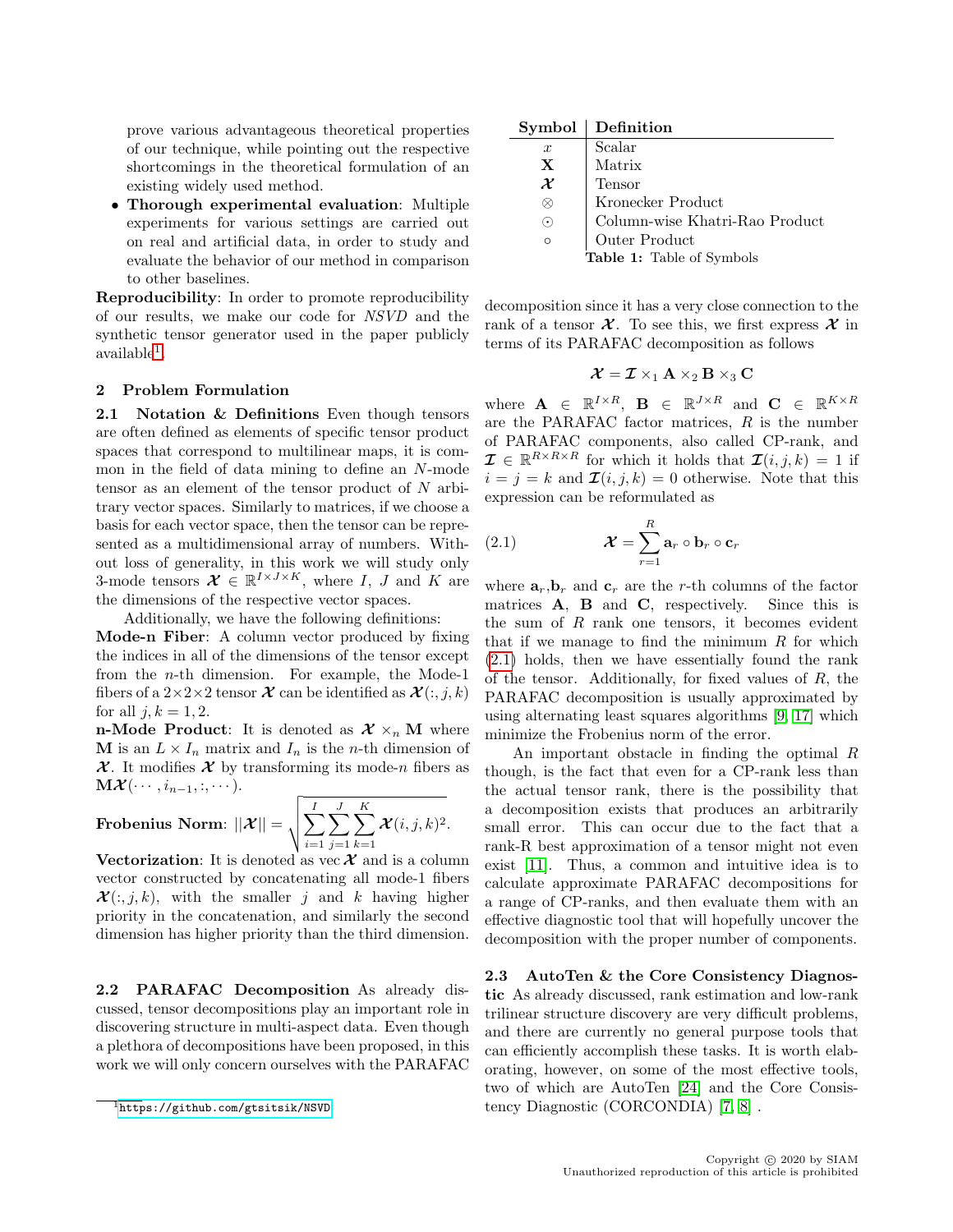AutoTen is a tool which aims to provide unsupervised detection of multi-linear low-rank structure in tensors, and is currently considered state-of-the-art among its competitors who also attempt to automate the task. In closer inspection, however, one can observe that AutoTen's success can in large part be attributed to the power of CORCONDIA, which is one of its main building blocks, and, therefore, for all intents and purposes we can directly study and analyze the behavior of COR-CONDIA instead of AutoTen's.

In order to make this claim concrete, we first remind that, given the PARAFAC factor matrices A, B and C of  $X$ , CORCONDIA is defined as

$$
\left(1 - \frac{||\boldsymbol{\mathcal{I}} - \boldsymbol{\mathcal{G}}^*||^2}{||\boldsymbol{\mathcal{I}}||^2}\right) \cdot 100
$$

where

<span id="page-2-0"></span>(2.2) 
$$
\mathcal{G}^* = \underset{\mathcal{G}}{\arg \min} ||\mathcal{X} - \mathcal{G} \times_1 \mathbf{A} \times_2 \mathbf{B} \times_3 \mathbf{C}||
$$

or equivalently

$$
\text{vec } \mathcal{G}^* = \argmin_{\text{vec } \mathcal{G}} || \text{vec } \mathcal{X} - (\mathbf{C} \otimes \mathbf{B} \otimes \mathbf{A}) \text{vec } \mathcal{G} ||
$$

which shows that the calculation of  $\mathcal{G}^*$  corresponds to a linear least squares problem.

Essentially, CORCONDIA evaluates how well a PARAFAC decomposition captures low-rank trilinear structure in the data by comparing it to how well the data are modeled when interactions among the components of the decomposition are allowed. These interactions are described by the off-diagonal elements of  $\mathcal{G}$ , and therefore, we see that when a lot of them have non-zero values, then CORCONDIA will tend to have large values. Notice that for  $\mathcal{G} = \mathcal{I}$  in [\(2.2\)](#page-2-0) not only there exist no interactions between the components, but this is exactly how PARAFAC is formulated in the least squares sense. Since, CORCONDIA attains its goal by comparing  $\mathcal{G}^*$  to  $\mathcal{I}$ , when their difference is small, CORCONDIA will have a value close to 100, which implies that the corresponding decomposition is appropriate and captures mostly trilinear structure in the data. On the other hand, if the difference is not trivial, CORCONDIA can get close to zero or even negative, which is a strong indication that the given decomposition is not capturing properly the trilinear variation in the data, and hence it should probably be discarded.

Since there could be multiple models which give a high value of CORCONDIA, the way that we choose between them is by selecting the one that also has the largest number of components. The reason that we choose this model is because it will most probably also provide the best fit in terms of the squared norm of the error. In this manner, we can explore a trade-off between the quality of the model based on CORCONDIA and its fit.

Based on this reasoning, AutoTen attempts to produce accurate estimates of the real number of components by examining CORCONDIA at CP-ranks where it starts dropping from 100 to zero. AutoTen calculates CORCONDIA in the least squares sense, but is generally able to generate finer estimates by further considering CORCONDIA based on the KL-divergence. In this work, we will focus on the least squares based COR-CONDIA, and below we elaborate on some of its drawbacks, which can have a serious impact on the performance of AutoTen.

One of the weaknesses of CORCONDIA stems from the fact that even with a unique PAFAFAC decomposition, the factor matrices still suffer from scaling and permutation indeterminacies. To make this clear, consider the R-component PARAFAC of  $\mathcal X$  and the resulting  $\mathcal{G}^*$  from [\(2.2\)](#page-2-0). Note also, that an equally valid set of factor matrices would be  $APS_A$ ,  $BPS_B$  and  $CPS_C$  where **P** is a permutation matrix and  $S_A$ ,  $S_B$ and  $S_{\rm C}$  are diagonal scaling matrices for which it holds that  $S_{\mathbf{A}}S_{\mathbf{B}}S_{\mathbf{C}} = \mathbf{I}$ . In this case, [\(2.2\)](#page-2-0) would give

$$
\tilde{\mathcal{G}}^* = \underset{\mathcal{G}}{\arg\min} ||\mathcal{X} - \mathcal{G} \times_1 \mathbf{APS}_{\mathbf{A}} \times_2 \mathbf{BPS}_{\mathbf{B}} \times_3 \mathbf{CPS}_{\mathbf{C}}||
$$
  
= 
$$
\underset{\mathcal{G}}{\arg\min} ||\mathcal{X} - f(\mathcal{G}) \times_1 \mathbf{A} \times_2 \mathbf{B} \times_3 \mathbf{C}||
$$

where  $f(\mathcal{G}) = \mathcal{G} \times_1 \text{PS}_A \times_2 \text{PS}_B \times_3 \text{PS}_C$ . This is minimized only if

$$
f(\tilde{\mathcal{G}}^*) = \mathcal{G}^* \iff
$$
  

$$
\tilde{\mathcal{G}}^* = \mathcal{G}^* \times_1 \mathbf{S}_\mathbf{A}^{-1} \mathbf{P}^{-1} \times_2 \mathbf{S}_\mathbf{B}^{-1} \mathbf{P}^{-1} \times_3 \mathbf{S}_\mathbf{C}^{-1} \mathbf{P}^{-1}
$$

Therefore, there is an infinite number of valid  $\mathcal{G}^*$ , which in turn implies that CORCONDIA will not have a unique value.

#### 3 Proposed Method: NSVD

Since CORCONDIA can suffer from such indeterminacies which can create instabilities in the quality of its estimates, we propose a new method for discovering trilinear structure in tensor data and mitigating the issue above. Our method also possesses additional useful properties that provide further support for its power and robustness, as discussed in the following subsections.

<span id="page-2-1"></span>3.1 Theoretical Formulation The first and probably the most important observation that we have to make is that the Khatri-Rao product  $C \odot B \odot A$  is a matrix which has the vectorized factors of the decomposition as its columns. This transformation is critical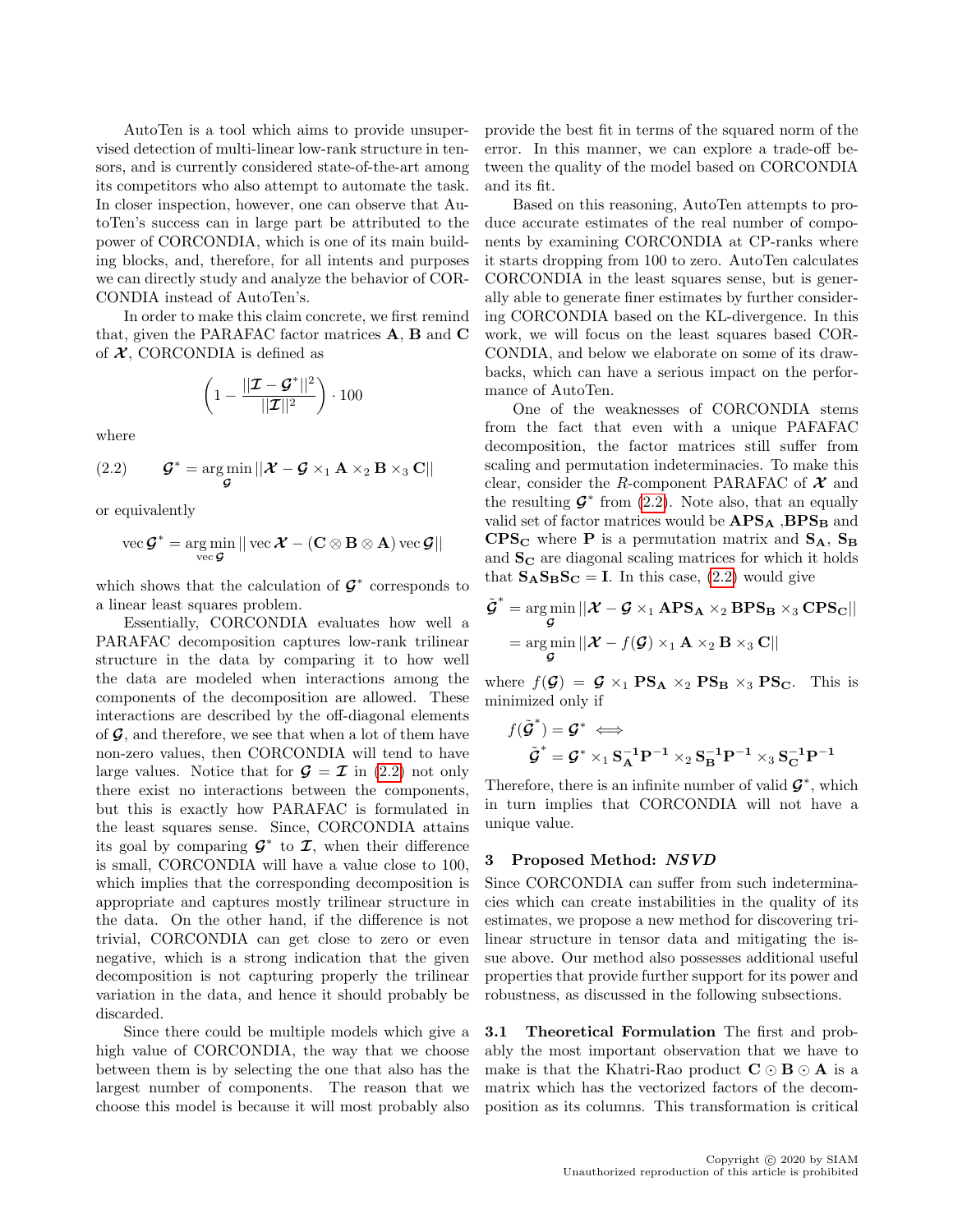for our analysis, since it allows us to manipulate and make inferences about the quality and the properties of a PARAFAC decomposition by employing a plethora of very well established tools in linear algebra.

Specifically, notice that we can use the singular values of  $C \odot B \odot A$  as a proxy for the behavior of any PARAFAC decomposition. This is a particularly interesting choice as explained in the following lemmas.

LEMMA 3.1. The singular values of  $C \odot B \odot A$  are unaffected by the scaling and permutation indeterminacies of PARAFAC.

Proof. Scaling issues are directly solved by the Khatri-Rao product as

$$
CPS_C \odot BPS_B \odot APS_A = (CP \otimes BP \otimes AP)Z
$$

$$
= (CP \odot BP \odot AP)
$$

where  $\mathbf{Z} = \mathbf{S_C} \odot \mathbf{S_B} \odot \mathbf{S_A}$  is exactly the matrix that can transform a Kronecker product to a Khatri-Rao product when multiplied from the right [\[23\]](#page-8-17).

Regarding the permutation indeterminacy, first we observe that performing identical column permutations on A, B and C and then computing their Khatri-Rao product produces the same result as when we first calculate their Khatri-Rao product and then we perform the same column permutations on this matrix. This is the same as saying that  $\mathbf{CP} \odot \mathbf{BP} \odot \mathbf{AP} =$  $(C \odot B \odot A)P$ , which in turn means that, if the Singular Value Decomposition (SVD) of  $\mathbf{C}\odot\mathbf{B}\odot\mathbf{A}$  is  $\mathbf{U}\Sigma\mathbf{V}$ , then the SVD of  $CPS_C \odot BPS_B \odot APS_A$  can be calculated as  $U\Sigma V'$  with  $V' = VP$ , and thus consists of the same singular values. Л

<span id="page-3-0"></span>Notice that these singular values can capture the essence of the decomposition in just a few parameters. This can prove a crucial factor in evaluating the decompositions, since using other quantities like the norm of the error,  $||\mathcal{X} - \mathcal{I} \times_1 \mathbf{A} \times_2 \mathbf{B} \times_3 \mathbf{C}||$ , involves a huge number of parameters which can lead to greater inaccuracies. A specific example of this idea is presented experimentally in the next section, where it becomes obvious that in various cases a method based on the norm of the error can indeed be inadequate, as opposed to a method based on the singular values of  $C \odot B \odot A$ . In particular, for any R-component PARAFAC decomposition of  $\mathcal{X}$ , we only need to study R singular values, as opposed to an aggregation of the  $I \cdot J \cdot K$  errors. Note that, even though these singular values are also obtained based on all the elements of  $\mathcal{X}$ , they can provide a more stable means of evaluation, since they also have nice properties as discussed in the lemmas below.

LEMMA 3.2. The Kronecker product  $\bigotimes_{i=1}^n \mathbf{A}_i$  of any set of n matrices  $A_i$  is an orthogonal matrix if, and only if, all  $A_i$  are multiples of orthogonal matrices, such that  $\mathbf{A}_i^T \mathbf{A}_i = c_i \mathbf{I}$  and  $\prod_{i=1}^n c_i = 1$ .

(See appendix for proof)

LEMMA 3.3. The singular values of  $C \odot B \odot A$  are identical, up to scaling, to the singular values produced by all tensors of the form  $\mathcal{X} \times_1 \mathbf{R}_1 \times_2 \mathbf{R}_2 \times_3 \mathbf{R}_3$ , for  $\mathbf{R}_1$ ,  $\mathbf{R}_2$  and  $\mathbf{R}_3$  multiples of arbitrary orthogonal matrices.

*Proof.* Considering again the SVD UZV of  $C \odot B \odot A$ , we observe that every other possible matrix of the same size that has the same singular values will have the form  $U'U\Sigma VV'$  where U' and V' are orthogonal matrices. However, not every orthogonal  $\mathbf{U}'$  and  $\mathbf{V}'$  results in a matrix  $\mathbf{U}'(\mathbf{C} \odot \mathbf{B} \odot \mathbf{A})\mathbf{V}'$  that has a Khatri-Rao structure  $\mathbf{C}' \odot \mathbf{B}' \odot \mathbf{A}'$ . Therefore, if we set  $\mathbf{V}' = \mathbf{I}$  and select a U' that is in the Kronecker form  $R_3 \otimes R_2 \otimes R_1$ , then, following Lemma [3.2,](#page-3-0)  $\mathbf{R}_1$ ,  $\mathbf{R}_2$  and  $\mathbf{R}_3$  have to be multiples of orthogonal matrices and the product of the norms of their corresponding columns has to be equal to one. However, observe that any multiple of  $\mathbf{U}'$  is also a valid choice if we let the singular values absorb the scaling, i.e.  $(c\mathbf{U}')\mathbf{U}\mathbf{\Sigma}\mathbf{V}\mathbf{V}' = \mathbf{U}'\mathbf{U}(c\mathbf{\Sigma})\mathbf{V}\mathbf{V}'$ .  $\Box$ 

In other words, these singular values can be viewed as a more direct identifier of the structure of  $\mathcal X$  without being as prone to changes in the actual form of the tensor. Particularly, this implies that although methods like CORCONDIA or the norm of the error might report bad evaluations for orthogonal rotations of the decomposition, the singular values of  $C \odot B \odot A$  will signify that the decomposition is appropriate, since they will be identical, up to scaling, to the ones corresponding to the PARAFAC of the original unrotated  $\mathcal{X}$ .

The importance of this becomes more evident if we consider the fact that the set of tensors consisting of  $\mathcal{X}$ and all of its orthogonal rotations contain in some sense the same underlying structure, even though directly looking at their elements on a high level might make them appear as completely different tensors. In fact, all these tensor representations correspond to the exact same abstract tensor in different bases, which implies that a sound rank estimation method should ideally produce similar rank estimates for all of them.

Additionally, it is not unreasonable to expect that multiple approximate solutions of an optimization algorithm for PARAFAC, produced by using different randomly generated initial points for example, will generally be similar to each other when the specified number of components captures the underlying structure properly. On the other hand, we can expect the solutions to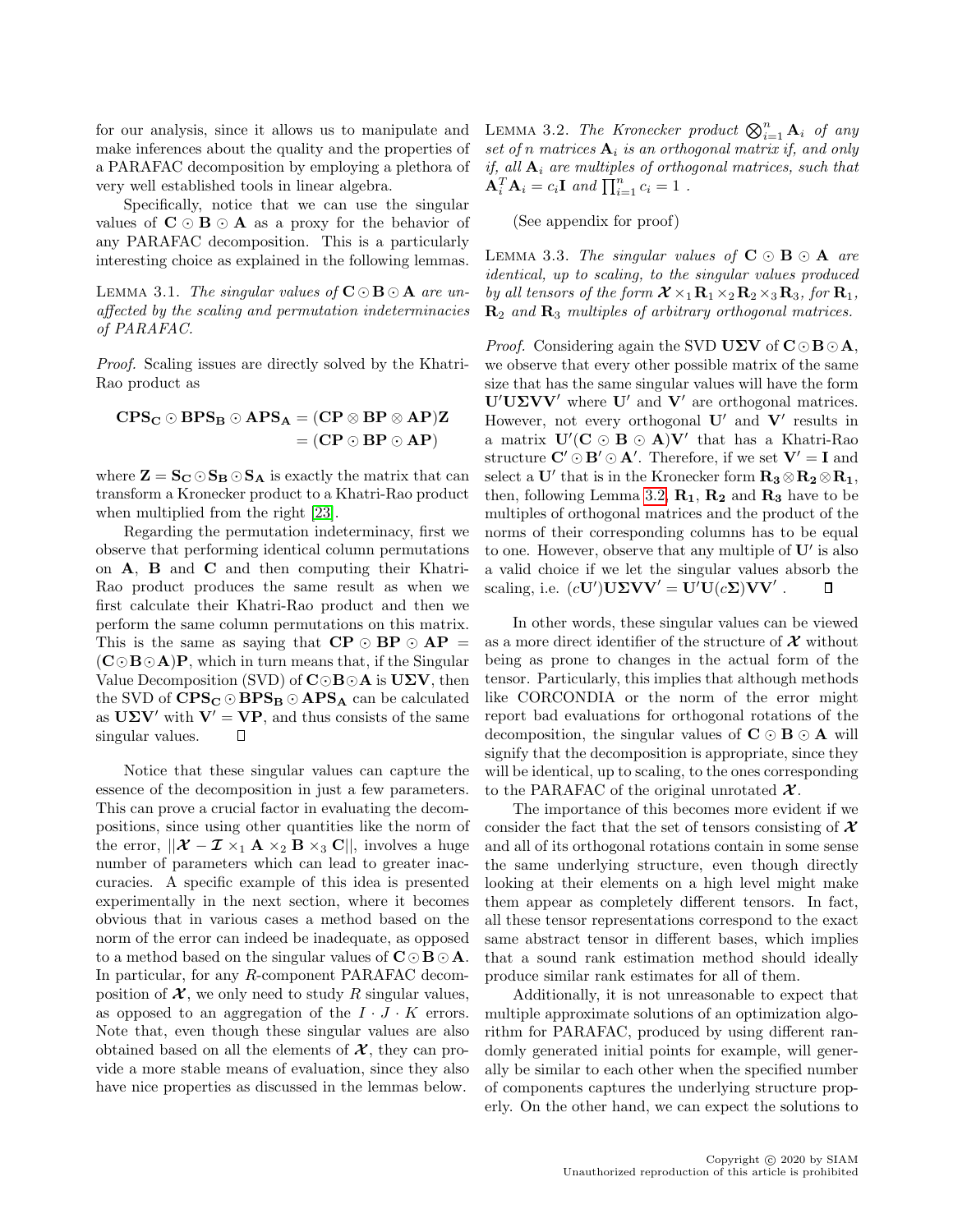have greater deviations from each other when the given number of components cannot describe the structure of the data properly. Particularly, notice that for a fixed number of components, there could be a huge number of ways that extraneous components can be combined to produce the decomposition, when we decompose with more components than necessary.

Based on this observation, we propose the use of the variances of the singular values of  $C \odot B \odot A$  as a means to detecting and properly quantifying such deviations. Specifically, in order to provide fair comparisons, we divide these variances by the respective expected values, and, finally, we aggregate all these quantities by calculating the sum of their logarithms. Using the logarithm has a two-fold advantage since it provides numerical stability and leads to more interpretable plots. Numerical inaccuracies can occur if we only consider the product of the variances of the singular values since individual variances sometimes take values very close to zero. Also, considering that different CP-ranks can lead to a change of many orders of magnitude to this product, we can see that the logarithm provides a more suitable option.

More formally, considering a probability distribution for the random initializations of the algorithm that calculates the R-component PARAFAC, and given the variance  $\sigma_{R,i}^2$  and the expected value  $\mu_{R,i}$  of  $\sum_{i=1}^{R} \log(\sigma_{R,i}^2/\mu_{R,i})$ , which we will call Normalized Sinthe *i*-th singular value of  $C \odot B \odot A$ , we compute gular Value Deviation (NSVD). In this fashion, we are able to discover possible trilinear structure in the data and the number of PARAFAC components that best models it, with distinct dips in NSVD being an indication of more appropriate decompositions.

In summary, NSVD consists of the following steps:

- Step 1 Compute multiple R-component PARAFAC decompositions by using multiple random initializations for the algorithm that calculates them.
- **Step 2** Form the Khatri-Rao product  $C \odot B \odot A$  for each decomposition.
- **Step 3** Compute the singular values of each  $C \odot B \odot A$  and estimate the variance  $\sigma_{R,i}^2$  and the expected value  $\mu_{R,i}$  of the *i*-th singular value, for all  $i = 1 \dots R$ .
- **Step 4** Compute  $f(R) = \sum_{i=1}^{R} \log(\sigma_{R,i}^2/\mu_{R,i}).$
- Step 5 Repeat Steps 1-4 for multiple values of R.
- Step 6 Estimate that k number of PARAFAC components appropriately model the underlying structure of the data if  $f(k)$  is the lowest part of a distinct dip.

Notice that we did not specify a method for calculating the optimal expected value and variance estimates, since their optimality depends on their desired properties. However, in order to keep things simple and effective, in all our experiments we are going to make use of the sample mean and the unbiased sample variance.

#### 4 Experimental Evaluation

In our experiments, at each number of components, R, we approximate  $NSVD$  by first calculating a number,  $K$ , of PARAFAC estimates using random initializations for the optimization algorithm. These PARAFACs are then used for the estimation of the necessary unbiased sample variances and sample means of the singular values of  $\mathbf{C} \odot \mathbf{B} \odot \mathbf{A}$ . Lastly, we aggregate all these estimates as explained in [subsection 3.1](#page-2-1) to get our NSVD estimate for R components.

For more accurate results, we calculate NSVD on the first  $k$  samples, and we repeat this for all  $k$  ranging from 2 to K. The final NSVD estimate is calculated based on these  $K-1$  intermediate estimates. For further implementation details, we refer the interested reader to the appendix.

Finally, Tensor Toolbox [\[4,](#page-8-18) [3\]](#page-8-19) was used for calculating all PARAFAC decompositions, and N-way Toolbox [\[1\]](#page-7-0) was used only in cases where there exist missing data. Also, in all plots the horizontal axis always represents the number of PARAFAC components, while the errorbars signify the 25th and the 75th percentile of the  $K-1$ intermediate NSVD estimates.

<span id="page-4-0"></span>4.1 Artificial Data A first step in evaluating our method is to assess its performance on artificially generated data whose structure can be defined explicitly. In the following experiments, we create artificial tensors by generating three matrices with  $R$  columns each, where their elements are drawn from the standard normal distribution. Note that if we consider these matrices as the PARAFAC factor matrices of our tensor, then the rank of the tensor will be at most  $R$ , since it will be the sum of R rank-1 factors. Additionally, these factor matrices will be full column rank with very high probability, which in turn implies that the  $R$  factors will also be linearly independent. Therefore, the rank of the tensor will be exactly R.

In order to achieve a better approximation of real tensor data scenarios, however, our rank-R tensor,  $\mathcal{X}$ , is distorted by an additive noise tensor  $\mathcal N$ , which is a rank-100 tensor generated in the same way as  $\mathcal{X}$ , but has its norm scaled to be  $p$  times less than the norm of  $\mathcal{X}$ . In other words, the final tensor will be  $\mathcal{Y} = \mathcal{X} + \mathcal{N} \frac{||\mathcal{X}||}{p||\mathcal{N}||}$ . In this manner, we generated the  $20 \times 20 \times 20$  SynthSmall tensor having 5 components and  $p = 2$ , which is studied in [subsection 4.3.](#page-5-0) Additional details about generating artificial noise can be found at the appendix.

Also, keep in mind that although there is not a perfect way of generating artificial data, our method is attempting to provide good approximations of real tensor data, without losing the flexibility and robustness provided by its mathematical foundation. The data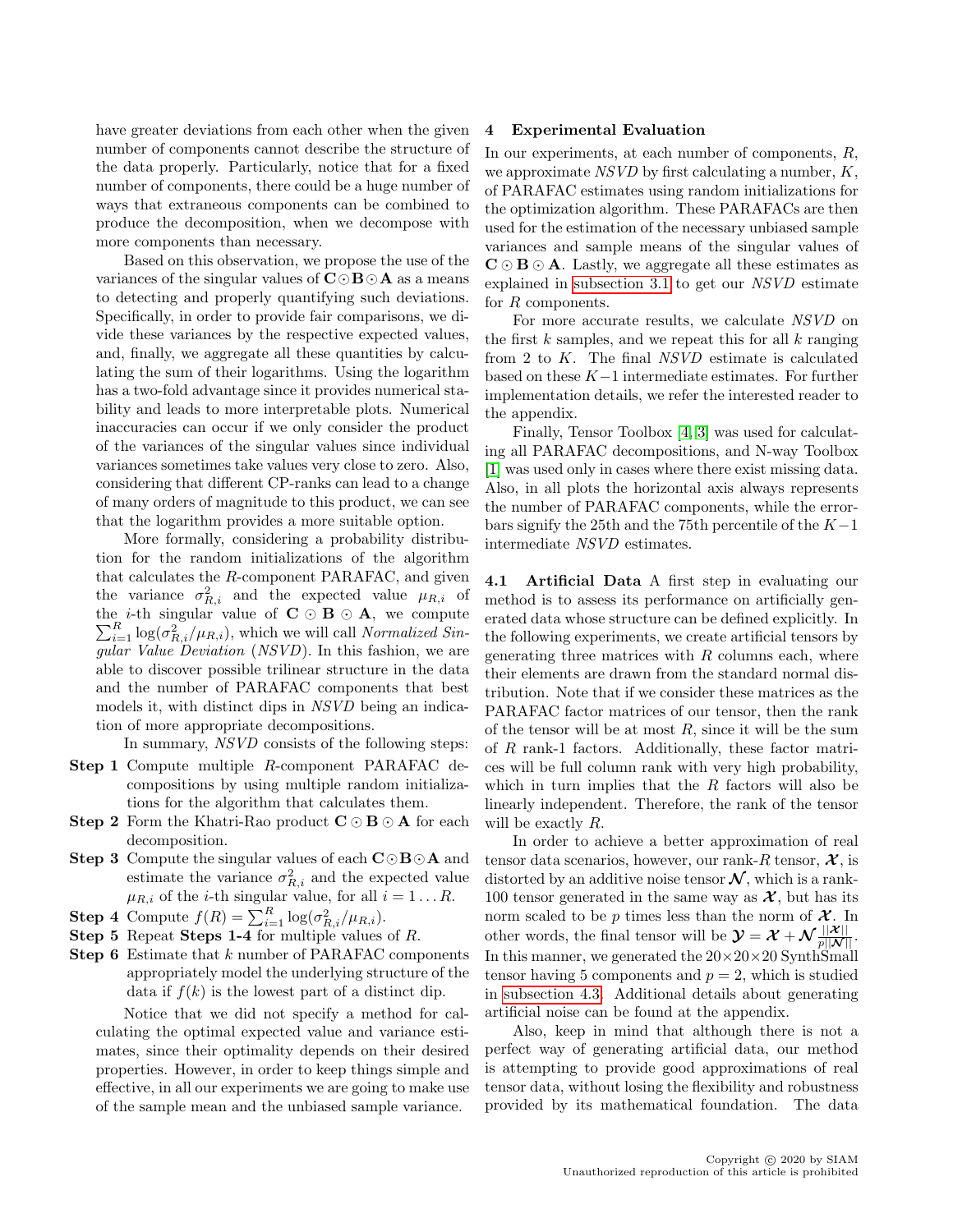<span id="page-5-1"></span>

| Name          | <b>Dimensions</b>          | Components            |
|---------------|----------------------------|-----------------------|
| Chem1         | $351 \times 19 \times 83$  | 6 (Chem. Verified)    |
| Chem2         | $351\times18\times83$      | 5 (Chem. Verified)    |
| RealMining    | $94 \times 94 \times 4$    | 6 (see [25])          |
| Enron         | $184 \times 184 \times 44$ | $4 & 7$ (see [2, 26]) |
| SynthSmall    | $20\times20\times20$       | 5 (Synthetic)         |
| $\sim$ $\sim$ |                            |                       |

Table 2: Tensors analyzed in the experimental section.

generator and the NSVD code are available at [https:](https://github.com/gtsitsik/NSVD) [//github.com/gtsitsik/NSVD](https://github.com/gtsitsik/NSVD).

<span id="page-5-2"></span>4.2 Real Data Even though NSVD behaves nicely on artificial tensor data, indicating a distinctive dip exactly where the predefined number of components is, it is important to also study its performance and behavior on real tensor data in order to assess its practicality in real-world scenarios. For this reason, we analyze a range of real data sets as shown in [Table 2.](#page-5-1)

4.2.1 Chemical Data First, we analyze the chemical datasets Chem1 and Chem2. These datasets are a small time interval taken from a large tensor dataset where 44 wine samples were measured on a gas chromatographic system with mass spectrometry detection. Each interval represents a subset on the time axis where a few specific chemical compounds appear. The aim of modeling the data is to separate the overlapping signals from the compounds. One additional chemical dataset of this type is studied at the appendix.

Note that data of this nature have generally been observed to have a strong trilinear structure. Therefore, when we are called to discover the individual chemical substances in the chemical samples, performing decompositions like PARAFAC and identifying the proper number of components become tasks of central importance. Moreover, many times it is possible to chemically identify the number of components in the samples. Therefore, these useful properties render chemical data a very attractive tool for the evaluation of methods like ours which aim to provide estimations for the rank of a tensor or detect low-rank multilinear structure in data. Unfortunately, however, the chemical data studied in this work have not become publicly available, which limits our ability to meaningfully study and explain their various components.

4.2.2 Social Network Data Next, we study the Reality Mining dataset [\[14\]](#page-8-23), henceforth referred to as RealMining, which includes data gathered by the MIT Media Laboratory in the context of an experiment assessing the behavior of social communities. These communities consist of 100 subjects who participated in the study, 94 of which are included in our dataset. The experiment was conducted by special software that was installed in the phones of the participants, and among others it recorded four distinct communication aspects for each subject, i.e. calls, Bluetooth devices nearby, text messages and friendship with the rest of the subjects, which form a 3-mode tensor with four slices. Various studies have been conducted on this dataset [\[16,](#page-8-24) [15\]](#page-8-25), and particularly in [\[25\]](#page-8-20) the authors discover and elaborate on 6 dominant communities.

We are also evaluating our method on the famous Enron dataset which was made public after the corporation's scandal was uncovered. The dataset contains a large number of emails that were exchanged between around 150 employees of the company, and has attracted a lot of attention [\[21,](#page-8-26) [13\]](#page-8-27), mainly due to the fact that it probably is the only publicly available large scale dataset of real-world emails. In our work, we study a smaller version of the dataset obtained as explained in [\[2\]](#page-8-21), which consists of the communication between 184 email addresses in an interval of 44 weeks, and, therefore, can be represented as a 3-mode tensor. In the same study, the authors identify and elaborate on 4 distinct communities, while in [\[26\]](#page-8-22) the authors, after running multiple iterations of their experiments, claim to have discovered a total of 7 communities with a standard deviation of 0.88.

<span id="page-5-0"></span>4.3 Comparison to Baselines Detecting structure in data can be a daunting task, especially when one attempts to automate the process and make it as universally and domain agnostic as possible. Many heuristic methods have been proposed for this purpose [\[8,](#page-8-11) [27,](#page-8-12) [10\]](#page-8-13), each with its own advantages and drawbacks, often making it necessary to resort to different structure finding techniques depending on the problem at hand.

It is crucial for the evaluation of NSVD, therefore, to put it into the test against other baselines, and in turn assess its capability in revealing the correct number of components for a range of artificial and real datasets. The comparison is carried out on the data described in [subsection 4.1](#page-4-0) and [subsection 4.2](#page-5-2) using 100 iterations for the calculation of all NSVD estimates, except for the RealMining dataset where 74 iterations were used due to limitations in computational resources. The following baselines are considered in the comparison:

- **CORCONDIA**: (see [subsection 2.3\)](#page-1-2)
- Mean Squared Error (MSE): It is estimated that R components best describe the trilinear variation in the data, if the R-component PARAFAC gives a low enough MSE compared to PARAFACs with different number of components. This usually manifests as a distinct dip at R components.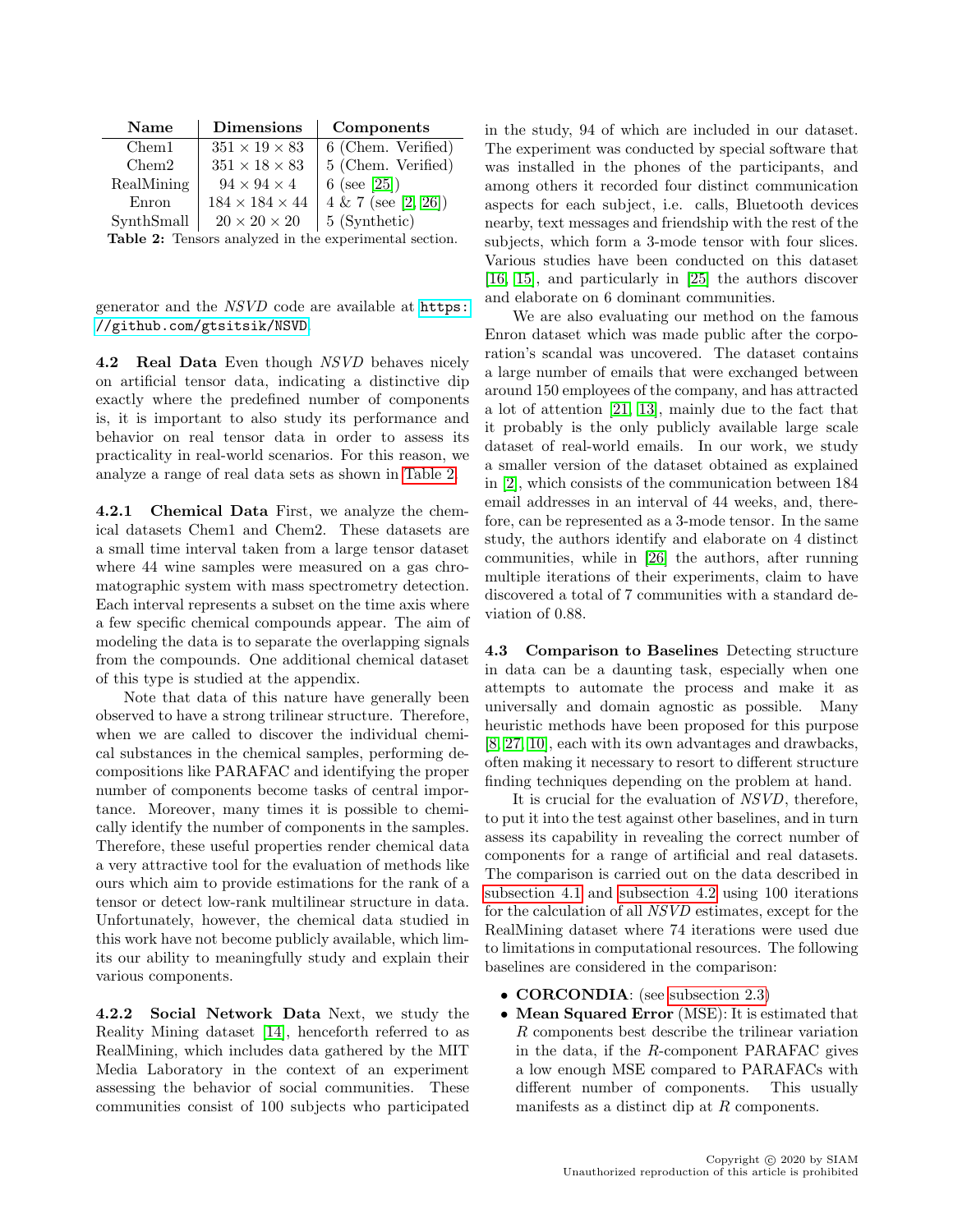<span id="page-6-0"></span>

Figure 1: Baselines comparison on the SynthSmall dataset

<span id="page-6-1"></span>

Figure 2: Baselines comparison on the Chem1 dataset

• Mean Squared Error on missing data: Similar to the usual MSE, with the only difference being that the PARAFAC decompositions are estimated using only the known data of the tensor, and the MSE is calculated on the missing data. Note that if R components produce low MSE on the missing data, it can be interpreted as that the corresponding PARAFAC model can better predict them, and, hence, we can estimate that an  $R$ component underlying structure is appropriate. In our work, we always assume 20% of missing data selected randomly in each iteration.

4.3.1 Synthetic Data For our synthetic dataset SynthSmall we observe in [Figure 1](#page-6-0) that NSVD presents a quite distinct dip at 5 components which is the correct answer. On the other hand, even though CORCONDIA seems to approximate a region around 5 components, it struggles to give a definitive answer and leaves open the possibility of up to 7 or even 8 components. Interestingly, even MSE seems to be working better than

<span id="page-6-2"></span>

Figure 3: Baselines comparison on the Chem2 dataset

<span id="page-6-3"></span>

Figure 4: Baselines comparison on the RealMining dataset

CORCONDIA in this case, showing a subtle indication at 5 components, which gets amplified when using MSE on the missing data.

4.3.2 Chemical Data In [Figure 2,](#page-6-1) we can see the nice indication that NSVD provides for the 6 components of Chem1, as opposed to CORCONDIA which suggests only 3 components. MSE also fails to identify the correct answer by vaguely indicating only 4 or 5 components, and similarly for the MSE on missing data which suggests only 4 components.

The situation is different for Chem2 where all baselines fail to discover the 5 components in the data, as shown in [Figure 3.](#page-6-2) CORCONDIA provides a vague estimate of around 3 components, while MSE shows a distinct dip also at 3 components. MSE on missing data also fails to give a definitive answer, even though it slightly hints at 4 components. On the other hand, NSVD provides a much clearer indication at 4 and 5 components, and although it is not as sharp as in the previous examples, it outperforms all the baselines.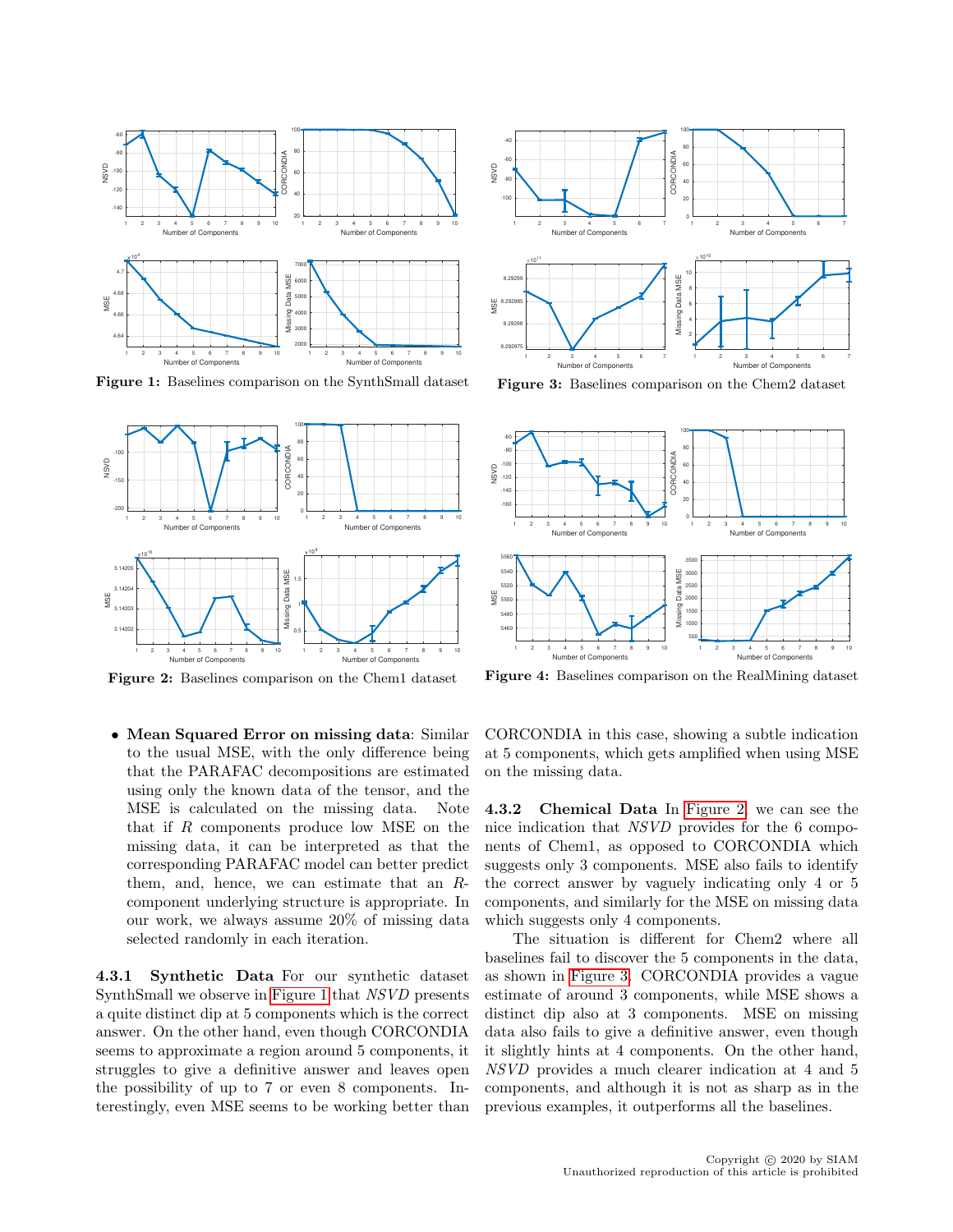<span id="page-7-1"></span>

Figure 5: NSVD & CORCONDIA on the Enron dataset for tighter tolerances from left to right. Observe how NSVD is able to reveal multiple structures in the data by using different tolerances.

4.3.3 Social Network Data In [Figure 4](#page-6-3) we see that the behavior of NSVD on the RealMining dataset is more convoluted, providing multiple indications at 3, 6 and 9 components. CORCONDIA provides an indication only at 3 components, while MSE hints at 3 and 6 components. Note that even though it is hard to obtain ground truth for this type of data, NSVD is able to at least suggest potential structure at all the points where both CORCONDIA and MSE do as well. It is also interesting to observe that the 6 components that the authors identify in [\[25\]](#page-8-20) make sense considering that not only both NSVD and MSE provide an indication at this number of components, but also MSE takes its lowest value at that point too. Finally, MSE on missing data fails to provide a clear estimate since it could indicate anything from 1 to 4 components.

4.4 Fine-Tuning NSVD At this point, we are going to demonstrate an interesting property of NSVD which makes it even more flexible and versatile, allowing it to provide sharper and more accurate estimates, and even uncover different levels of structure in the data. Additionally, this improvement can be achieved by only fine-tuning a simple parameter; the tolerance for the termination criterion of the optimization algorithm that calculates the PARAFAC decompositions.

This interesting property can be observed in [Fig](#page-7-1)[ure 5](#page-7-1) where NSVD is tested on the Enron dataset for multiple tolerance levels. At first, for the low tolerance of  $1e - 2$ , *NSVD* provides no robust estimate at all. However, at a tolerance of  $1e - 3$  it shows a distinct indication at 4 components which is in agreement with the findings in [\[2\]](#page-8-21). Next, for a tolerance of  $7e-4$  we see that NSVD starts transitioning from an estimate of 4 to an estimate of 6 components, which later becomes the only pronounced estimate for a tolerance of  $1e - 4$  and  $1e - 7$ . In the end, NSVD seems to stabilize at 7 components for the even tighter tolerances of  $1e - 10$  and  $1e - 12$ . Notice that the last estimates of 6 and 7 components are in perfect agreement with

the findings in [\[26\]](#page-8-22) where 7 components were identified with a standard deviation of 0.88. On the other hand, CORCONDIA is able to only discover 4 components, and remains virtually unaffected by the changes in the tolerance levels, except for a tolerance of  $7e - 4$  where its estimate gets distorted. Finally, additional experiments on fine-tuning NSVD for the Chem1 dataset are provided in the appendix.

# 5 Conclusions

We proposed a new method called NSVD for discovering low-rank multilinear structure in multiaspect data, which is based on the variance of the singular values of the Khatri-Rao product formed by the PARAFAC factor matrices. We have also shown various advantageous theoretical properties of our method, and we argued against a crucial theoretical shortcoming of CORCON-DIA. Next, we offered extensive experimental evaluation on both artificial and real data, which verified that our method can be superior as compared to other widely used structure finding heuristics. Finally, we showed an interesting property of our method that allows it to discover different levels of structure in the data.

#### Acknowledgements

We are grateful to Rasmus Bro for his valuable feedback and for providing us with the chemical data. Research was supported by the National Science Foundation CDS&E Grant no. OAC-1808591 and by the Department of the Navy, Naval Engineering Education Consortium under award no. N00174-17-1-0005. Any opinions, findings, and conclusions or recommendations expressed in this material are those of the author(s) and do not necessarily reflect the views of the funding parties.

#### References

<span id="page-7-0"></span>[1] Claus A. Andersson and Rasmus Bro. The n-way toolbox for matlab. Chemometrics and Intelligent